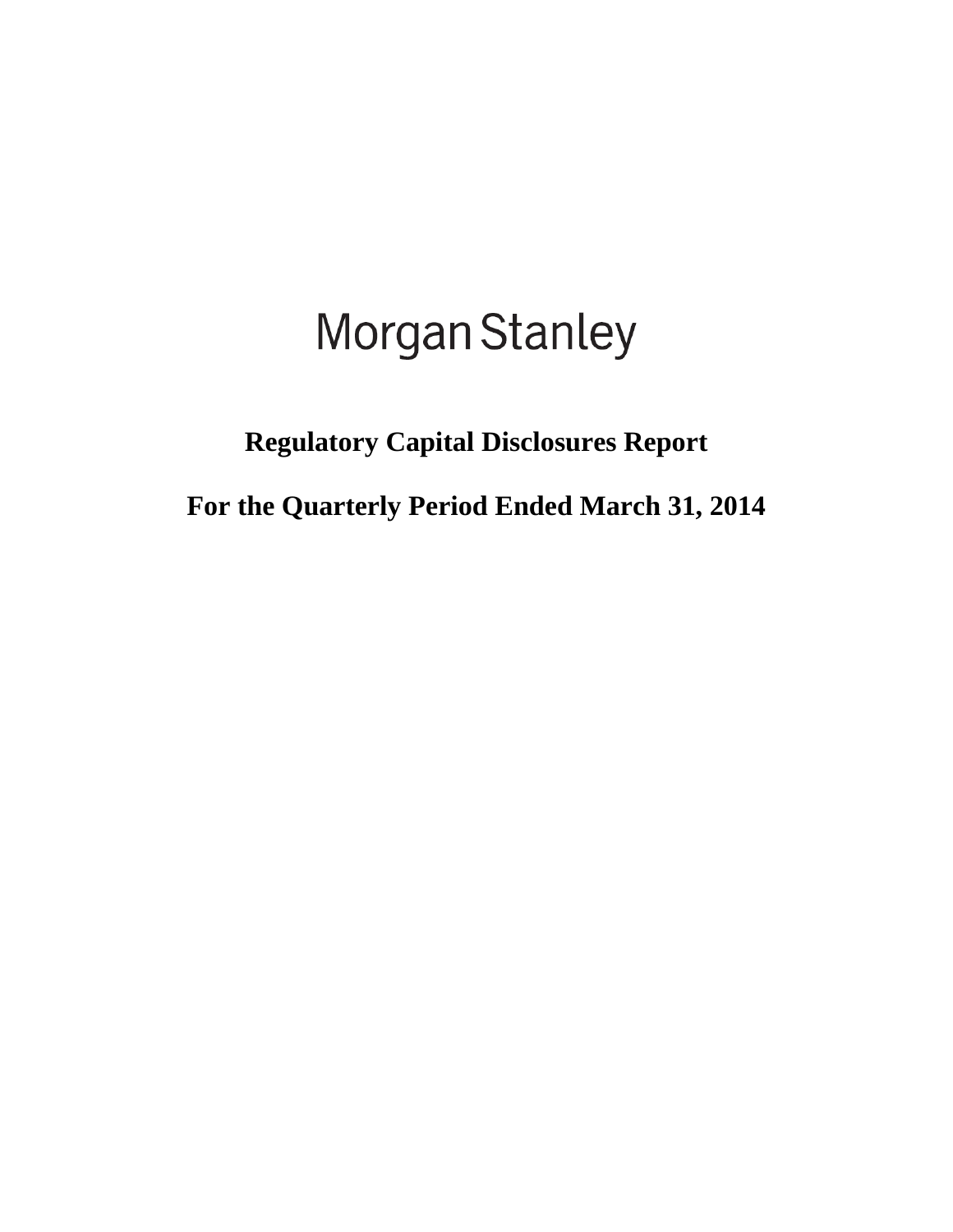# Morgan Stanley

## REGULATORY CAPITAL DISCLOSURES REPORT

For the quarterly period ended March 31, 2014

|                | Table of Contents                                    | Page           |
|----------------|------------------------------------------------------|----------------|
|                | <b>Part I</b> -Overview                              |                |
| 1              |                                                      |                |
|                | <b>Part II-Market Risk Capital Disclosures</b>       |                |
| $\mathbf{1}$   |                                                      | 1              |
| $\overline{2}$ |                                                      |                |
| 2.1            |                                                      | $\mathbf{2}$   |
| 2.2            |                                                      | $\overline{2}$ |
| 2.3            |                                                      | 4              |
| 2.4            |                                                      | 5              |
| 2.5            |                                                      | 5              |
| 2.6            |                                                      | 5              |
| 2.7            |                                                      | 6              |
| 3              |                                                      | 7              |
| 3.1            |                                                      |                |
|                | <b>Part III-Other Regulatory Capital Disclosures</b> |                |
|                |                                                      | 8              |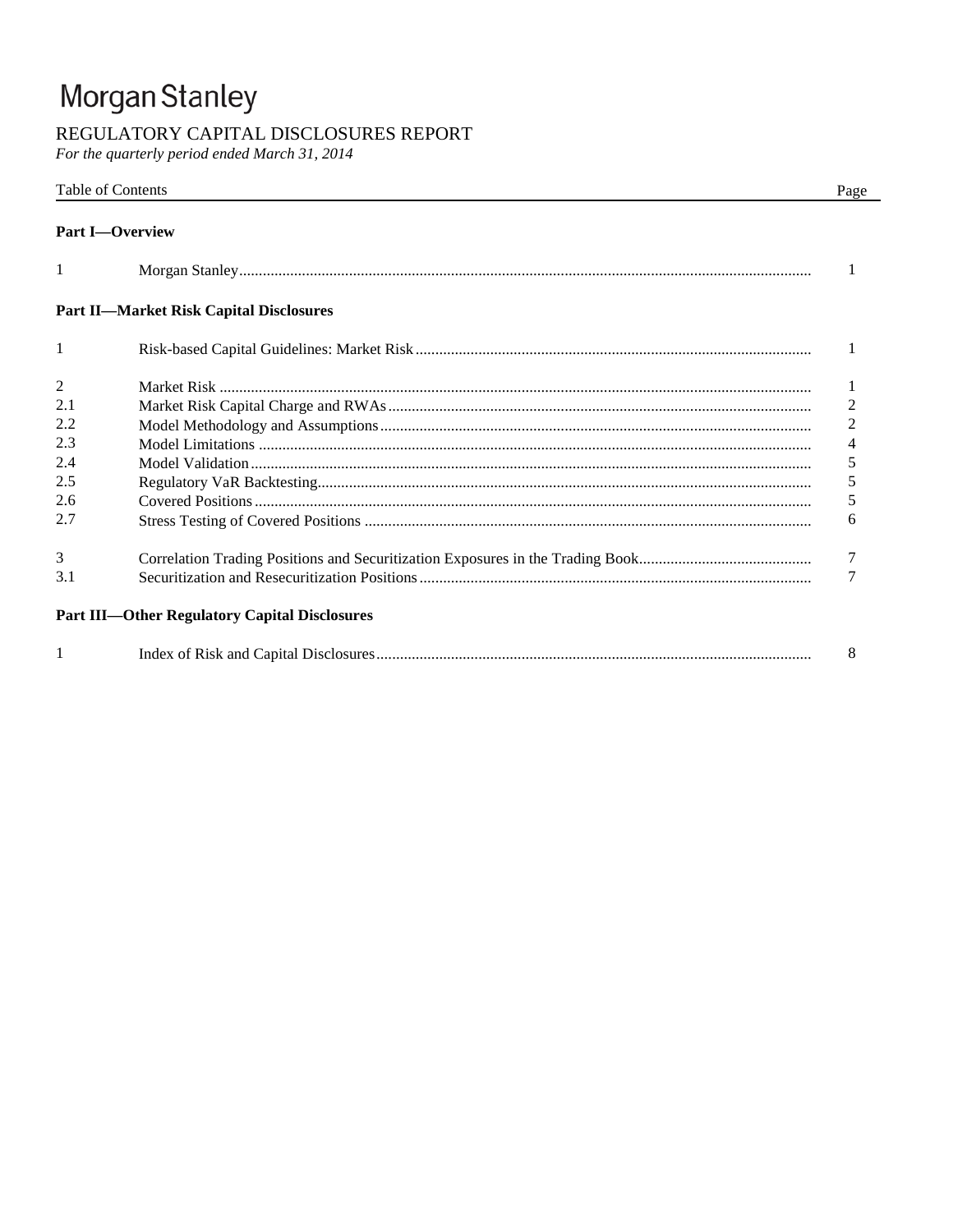### **MORGAN STANLEY Regulatory Capital Disclosures Report For the Quarterly Period Ended March 31, 2014**

#### **Part I—Overview**

#### **1 Morgan Stanley**

Morgan Stanley is a global financial services firm that, through its subsidiaries and affiliates, provides its products and services to a large and diversified group of clients and customers, including corporations, governments, financial institutions and individuals. The Company is a financial holding company regulated by the Board of Governors of the Federal Reserve System (the "Federal Reserve") under the Bank Holding Company Act of 1956, as amended. Unless the context otherwise requires, the terms "Morgan Stanley" or the "Company" mean Morgan Stanley (the "Parent") together with its consolidated subsidiaries. The Federal Reserve establishes capital requirements for the Company, including well-capitalized standards, and evaluates the Company's compliance with such capital requirements. The Office of the Comptroller of the Currency ("OCC") establishes similar capital requirements and standards for Morgan Stanley Bank, N.A. and Morgan Stanley Private Bank, National Association (the "Subsidiary Banks").

#### **Part II—Market Risk Capital Disclosures**

#### **1 Risk-based Capital Guidelines: Market Risk**

The U.S. banking regulators have comprehensively revised their risk-based and leverage capital framework to implement many aspects of the Basel III capital standards established by the Basel Committee. The U.S. banking regulators' revised capital framework is referred to herein as "U.S. Basel III." The Company and its Subsidiary Banks became subject to U.S. Basel III on January 1, 2014. Certain aspects of U.S. Basel III will be phased in over several years. Prior to January 1, 2014, the Company and the Subsidiary Banks calculated regulatory capital ratios using the U.S. banking regulators' Basel I-based rules as supplemented by rules that implement the Basel Committee's market risk capital framework amendment, commonly referred to as "Basel 2.5." The Company became subject to Basel 2.5 on January 1, 2013, which increased the capital requirements for securitizations and correlation trading positions within the Company's trading book, as well as incorporated add-ons for stressed Value-at-Risk ("VaR") and incremental risk requirements ("Basel 2.5 market risk capital framework amendment"). For further discussion of the regulatory capital framework applicable to the Company and the Subsidiary Banks and the Company's required capital, see "Management's Discussion and Analysis of Financial Condition and Results of Operations—Liquidity and Capital Resources—Regulatory Requirements" in Part I, Item 2 of the Company's Quarterly Report on Form 10-Q for the quarter ended March 31, 2014 (the "Form 10-Q").

The Company's market risk capital disclosures contained in this report are required by the Federal Reserve in accordance with Section 12 of *Risk-based Capital Guidelines: Market Risk*, published in the Federal Register (Vol. 77, No. 169) on August 30, 2012. The Company's market risk disclosures required by the U.S. Securities and Exchange Commission (the "SEC") in the Company's Annual Report on Form 10-K for the year ended December 31, 2013 (the "Form 10-K") and the Form 10-Q can be found at http://www.morganstanley.com/about/ir/sec\_filings.html.

Measures of exposures and other metrics disclosed in the Company's Regulatory Capital Disclosures Reports conform to the definitions set out in the Basel 2.5 market risk capital framework amendment. Some measures of exposures may not be consistent with accounting principles generally accepted in the United States of America ("U.S. GAAP"), and may not be comparable with measures reported in the Form 10-K or the Form 10-Q. The Company's Regulatory Capital Disclosures Reports are not required to be, and have not been, audited by the Company's independent registered public accounting firm.

#### **2 Market Risk**

Market risk refers to the risk that a change in the level of one or more market prices, rates, indices, implied volatilities (the price volatility of the underlying instrument imputed from option prices), correlations or other market factors, such as market liquidity, will result in losses for a position or portfolio. Generally, the Company incurs market risk as a result of trading, investing and client facilitation activities, principally within the Institutional Securities business segment where the substantial majority of the Company's market risk capital is required. In addition, the Company incurs trading-related market risk within the Wealth Management business segment. The Investment Management business segment incurs principally Non-trading market risk primarily from investments in real estate funds and investments in private equity vehicles.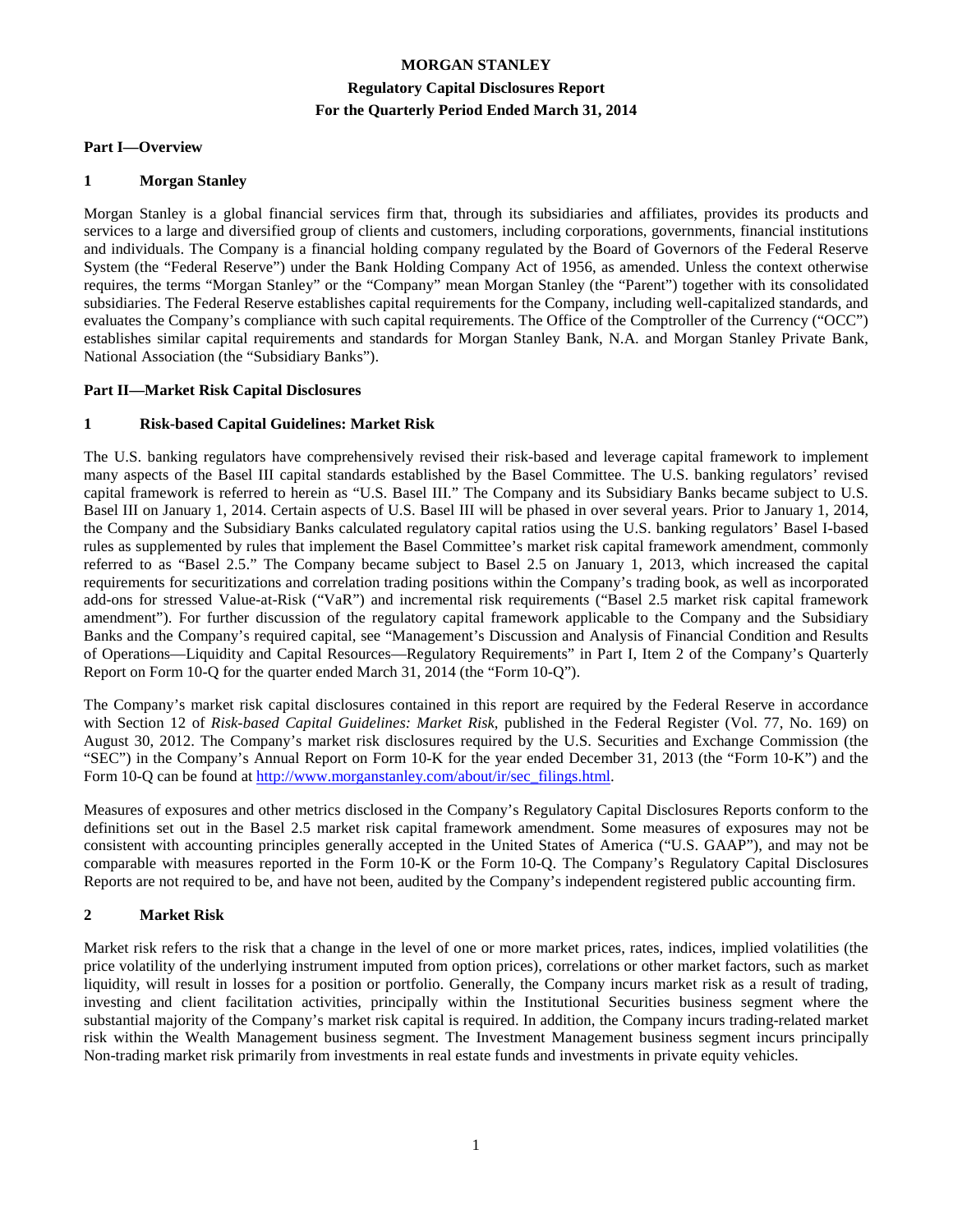#### **Regulatory Capital Disclosures Report For the Quarterly Period Ended March 31, 2014**

#### **2.1 Market Risk Capital Charge and RWAs**

The following table presents the total market risk capital charge and risk-weighted assets ("RWAs") under the Basel 2.5 market risk capital framework amendment categorized by component type.

|                                                          | At<br><b>March 31, 2014</b> |             |  |
|----------------------------------------------------------|-----------------------------|-------------|--|
| <b>Components of Market Risk Capital Charge and RWAs</b> | <b>Capital Charge</b>       | <b>RWAs</b> |  |
|                                                          | (dollars in millions)       |             |  |
|                                                          | 715 S                       | 8.935       |  |
|                                                          | 2.229                       | 27,852      |  |
|                                                          | 1.049                       | 13.118      |  |
|                                                          | 359                         | 4.489       |  |
|                                                          | 4,352 \$                    | 54.394      |  |
|                                                          | 2.381                       | 29.763      |  |
|                                                          | 969                         | 12.109      |  |
|                                                          | 1,855                       | 23,190      |  |
|                                                          | 5.205 \$                    | 65,062      |  |
|                                                          | $9.557$ \$                  | 119.456     |  |

 $\overline{\phantom{a}}$ (1) Per regulatory requirements, the daily average of the previous 60 business days from the period-end date is utilized in the capital equation.

(2) Per regulatory requirements, the weekly average of the previous 12 weeks from the period-end date is utilized in the capital equation.

(3) Other Standardized Charges include non-securitization specific risk charges calculated using regulatory-prescribed risk-weighting factors for certain debt and equity positions. The prescribed risk-weighting factors are generally based on, among other things, the Organization for Economic Cooperation and Development's country risk classifications for the relevant home country (in the case of public sector and depository institution debt positions), the remaining contractual maturity and internal assessments of creditworthiness.

The Company's Total Market Risk RWAs at March 31, 2014 were \$119,456 million compared to \$133,760 million at December 31, 2013. This decrease was primarily driven by reduced exposure to securitization and credit spread products.

#### **2.2 Model Methodology and Assumptions**

#### **Regulatory VaR**

The Company estimates VaR using a model based on volatility-adjusted historical simulation for general market risk factors and Monte Carlo simulation for name-specific risk in corporate shares, bonds, loans and related derivatives. The model constructs a distribution of hypothetical daily changes in the value of trading portfolios based on the following: historical observation of daily changes in key market indices or other market risk factors; and information on the sensitivity of the portfolio values to these market risk factor changes. The Company's VaR model uses four years of historical data with a volatility adjustment to reflect current market conditions.

The Company utilizes the same VaR model for both risk management purposes as well as regulatory capital calculations. The portfolio of positions used for the Company's VaR for risk management purposes ("Management VaR") differs from that used for regulatory capital requirements ("Regulatory VaR"), as it contains certain positions which are excluded from Regulatory VaR. Examples include loans that are fair valued and associated hedges, as well as counterparty credit valuation adjustments. Additionally, the Company's Management VaR excludes certain positions contained in its Regulatory VaR, such as hedges to counterparty exposures related to the Company's own credit spread.

For regulatory capital purposes, Regulatory VaR is computed at a 99% level of confidence over a 10-day time horizon. The Company's Management VaR is computed at a 95% level of confidence over a one-day time horizon, which is a useful indicator of possible trading losses resulting from adverse daily market moves. For more information about the Company's Management VaR model, related statistics and limit monitoring process, see "Quantitative and Qualitative Disclosures about Market Risk—Risk Management—Market Risk" in Part II, Item 7A of the Form 10-K and Part I, Item 3 of the Form 10-Q.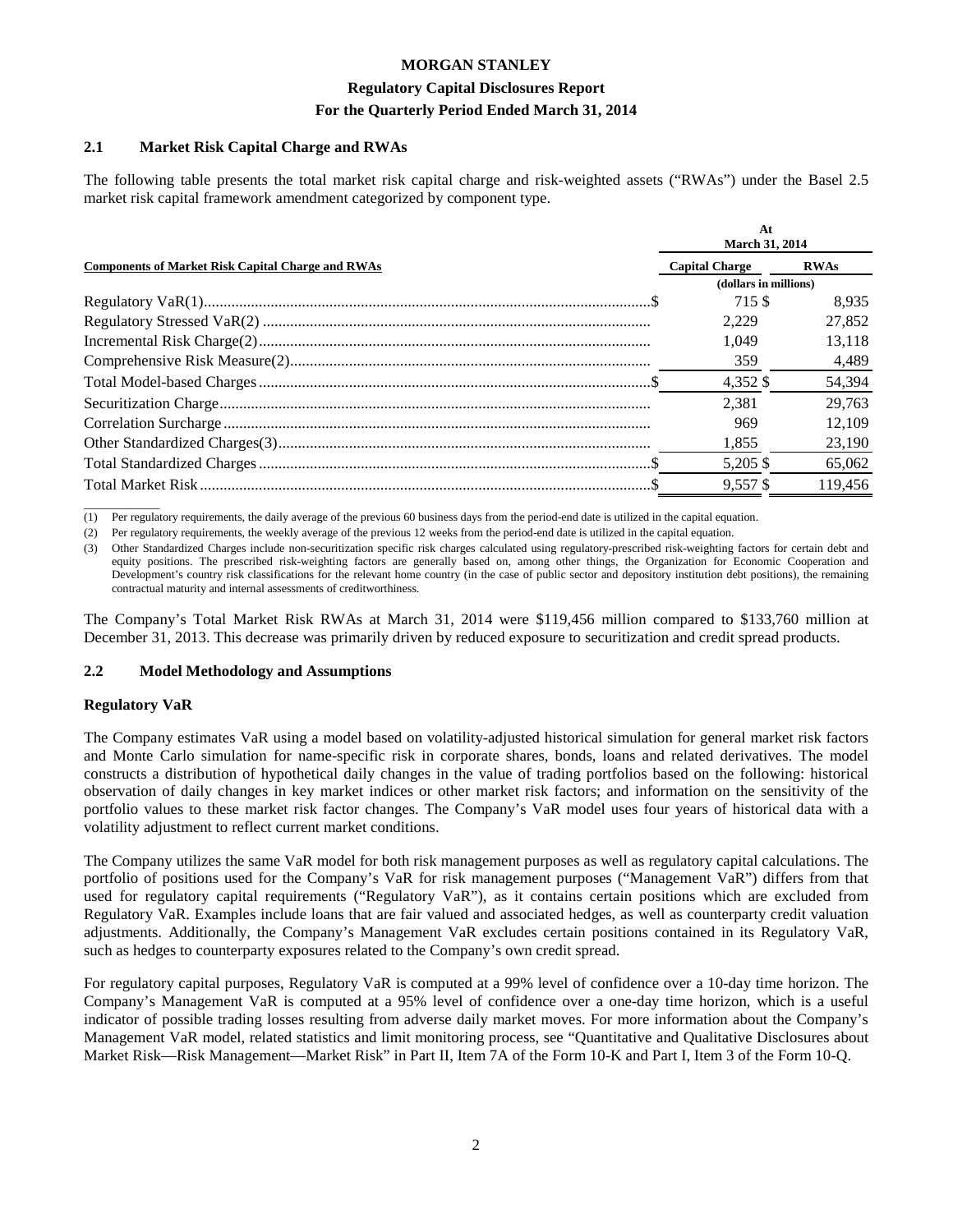### **Regulatory Capital Disclosures Report For the Quarterly Period Ended March 31, 2014**

The following table presents the period-end, daily average, high and low Regulatory VaR by risk category for a 10-day holding period for the quarter ended March 31, 2014. Additionally, the daily average Regulatory VaR for a one-day holding period is shown for comparison. The metrics below are calculated over the calendar quarter and therefore may not coincide with the period applied in the capital calculations.

| <b>Regulatory VaR Table</b> | 99% Regulatory VaR                      |                   |                              |        |     |  |
|-----------------------------|-----------------------------------------|-------------------|------------------------------|--------|-----|--|
|                             | <b>Ouarter Ended March 31, 2014</b>     |                   |                              |        |     |  |
|                             | <b>One-Day</b><br><b>Holding Period</b> |                   | <b>10-Day Holding Period</b> |        |     |  |
|                             | <b>Daily</b><br>Average(1)              | <b>Period End</b> | <b>Daily</b><br>Average(1)   | High   | Low |  |
|                             | (dollars in millions)                   |                   |                              |        |     |  |
|                             | 35\$                                    | 88\$              | 110\$                        | 170 \$ | 88  |  |
|                             | 45                                      | 109               | 143                          | 171    | 109 |  |
|                             | 27                                      | 85                | 87                           | 123    | 73  |  |
|                             | 19                                      | 63                | 59                           | 76     | 46  |  |
|                             | 35                                      | 90                | 109                          | 155    | 86  |  |
|                             | (84)                                    | (237)             | (266)                        | N/A    | N/A |  |
|                             | 77 \$                                   | 198 \$            | 242 \$                       | 298 \$ | 195 |  |

 $\overline{\phantom{a}}$ (1) The daily average shown is calculated over the entire quarter. Per regulatory requirements, the daily average of the previous 60 business days from the period-end date is utilized in the capital calculation.

(2) Diversification benefit equals the difference between the total Regulatory VaR and the sum of the component VaRs. This benefit arises because the simulated one-day losses for each of the components occur on different days; similar diversification benefits also are taken into account within each component.

(3) N/A–Not Applicable. The high and low VaR values for the total Regulatory VaR and each of the component VaRs might have occurred on different days during the quarter, and therefore the diversification benefit is not an applicable measure.

#### **Regulatory Stressed VaR**

Regulatory Stressed VaR is calculated using the same methodology and portfolio composition as Regulatory VaR. However, Regulatory Stressed VaR is based on a continuous one-year historical period of significant market stress, appropriate to the Company's portfolio. The Company's selection of the one year stressed window is evaluated on an ongoing basis.

The following table presents the period-end, weekly average, high and low Regulatory Stressed VaR for a 10-day holding period for the quarter ended March 31, 2014. Additionally, the average Regulatory Stressed VaR for a one-day holding period is shown for comparison. The metrics below are calculated over the calendar quarter and therefore may not coincide with the period applied in the capital calculations.

| <b>Regulatory Stressed VaR Table</b> | 99% Regulatory Stressed VaR             |                   |                                     |         |     |
|--------------------------------------|-----------------------------------------|-------------------|-------------------------------------|---------|-----|
|                                      |                                         |                   | <b>Ouarter Ended March 31, 2014</b> |         |     |
|                                      | <b>One-Day</b><br><b>Holding Period</b> |                   | <b>10-Day Holding Period</b>        |         |     |
|                                      | Weekly<br>Average(1)                    | <b>Period End</b> | Weekly<br>Average(1)                | High    | Low |
|                                      |                                         |                   | (dollars in millions)               |         |     |
|                                      | 237 \$                                  | 573 S             | 751 S                               | LO79 \$ | 573 |

 $\overline{\phantom{a}}$  , where  $\overline{\phantom{a}}$ The weekly average shown is calculated over the entire quarter. Per regulatory requirements, the weekly average of the previous 12 weeks from the period-end date is utilized in the capital calculation.

#### **Incremental Risk Charge**

The Incremental Risk Charge ("IRC") is an estimate of default and migration risk of unsecuritized credit products in the trading book. The IRC also captures recovery risk, and assumes that average recoveries are lower when default rates are higher. A Monte Carlo simulation-based model is used to calculate the IRC at a 99.9% level of confidence over a one-year time horizon. A constant level of risk assumption is imposed which ensures that all positions in the IRC portfolio are evaluated over the full one-year time horizon.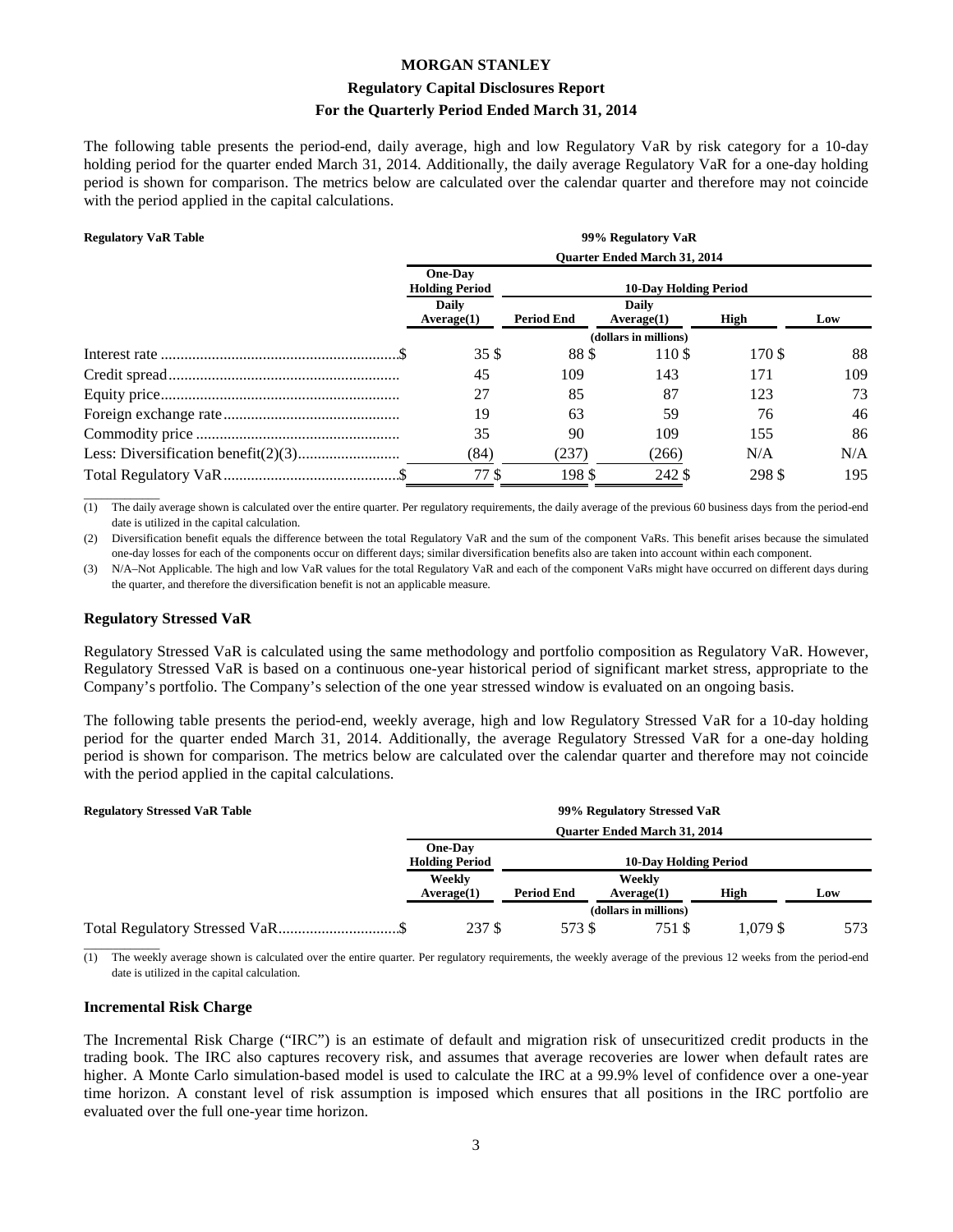#### **Regulatory Capital Disclosures Report For the Quarterly Period Ended March 31, 2014**

The IRC model differentiates the underlying traded instruments by liquidity horizons, with the minimum liquidity horizon set to 3 months. Lower rated issuers receive longer liquidity horizons of between 6 and 12 months. In addition to the ratingsbased liquidity horizon, the Company also applies liquidity horizon penalties to positions that are deemed concentrated.

The following table presents the period-end, weekly average, high and low IRC for the quarter ended March 31, 2014. The metrics below are calculated over the calendar quarter and therefore may not coincide with the period applied in the capital calculations.

#### **Incremental Risk Charge Table**

| <b>Ouarter Ended March 31, 2014</b> |                       |         |     |
|-------------------------------------|-----------------------|---------|-----|
| Weekly                              |                       |         |     |
| <b>Period End</b>                   | Average(1)            | High    | Low |
|                                     | (dollars in millions) |         |     |
| 876 \$                              | 1.046.\$              | .206 \$ | 876 |
|                                     |                       |         |     |

(1) The weekly average shown is calculated over the entire quarter. Per regulatory requirements, the weekly average of the previous 12 weeks from the period-end date is utilized in the capital calculation.

#### **Comprehensive Risk Measure**

The Comprehensive Risk Measure ("CRM") is an estimate of risk in the correlation trading portfolio, taking into account credit spread, correlation, basis, recovery and default risks. A Monte Carlo simulation-based model is used to calculate the CRM at a 99.9% level of confidence over a one-year time horizon, applying the constant level of risk assumption.

All positions in the CRM portfolio are given a liquidity horizon of 6 months.

Positions eligible for CRM are also subject to an 8% capital surcharge, which is referred to as the "Correlation Surcharge" in the Components of Market Risk Capital Charge and RWAs table in Part II, Section 2.1.

The following table presents the period-end, weekly average, high and low CRM for the quarter ended March 31, 2014. The metrics below are calculated over the calendar quarter and therefore may not coincide with the period applied in the capital calculations.

#### **Comprehensive Risk Measure Table**

| <b>Ouarter Ended March 31, 2014</b> |                       |        |                 |
|-------------------------------------|-----------------------|--------|-----------------|
| Weekly                              |                       |        |                 |
| <b>Period End</b>                   | Average(1)            | High   | Low             |
|                                     | (dollars in millions) |        |                 |
| 349 S                               | 359 S                 | 396 \$ | 25 <sup>1</sup> |
|                                     |                       |        |                 |

(1) The weekly average shown is calculated over the entire quarter. Per regulatory requirements, the weekly average of the previous 12 weeks from the period-end date is utilized in the capital calculation.

#### **2.3 Model Limitations**

The Company uses VaR and Stressed VaR as components in a range of risk management tools. Among their benefits, VaR models permit estimation of a portfolio's aggregate market risk exposure, incorporating a range of varied market risks and portfolio assets. However, VaR has various limitations, which include, but are not limited to: use of historical changes in market risk factors, which may not be accurate predictors of future market conditions, and may not fully incorporate the risk of extreme market events that are outsized relative to observed historical market behavior or reflect the historical distribution of results beyond the 99% confidence interval; and reporting of losses over a defined time horizon, which does not reflect the risk of positions that cannot be liquidated or hedged over that defined horizon.

The Company also uses IRC and CRM models to measure default and migration risk of credit spread and correlation products in the trading book. Among their benefits, these models permit estimation of a portfolio's aggregate exposure to default and migration risk, incorporating a range of market risk factors in a period of financial stress. However, the IRC and CRM models have various limitations, which include, but are not limited to: use of historical default rates, credit spread movements, correlation, and recovery rates, which may not be accurate predictors of future credit environments, and may not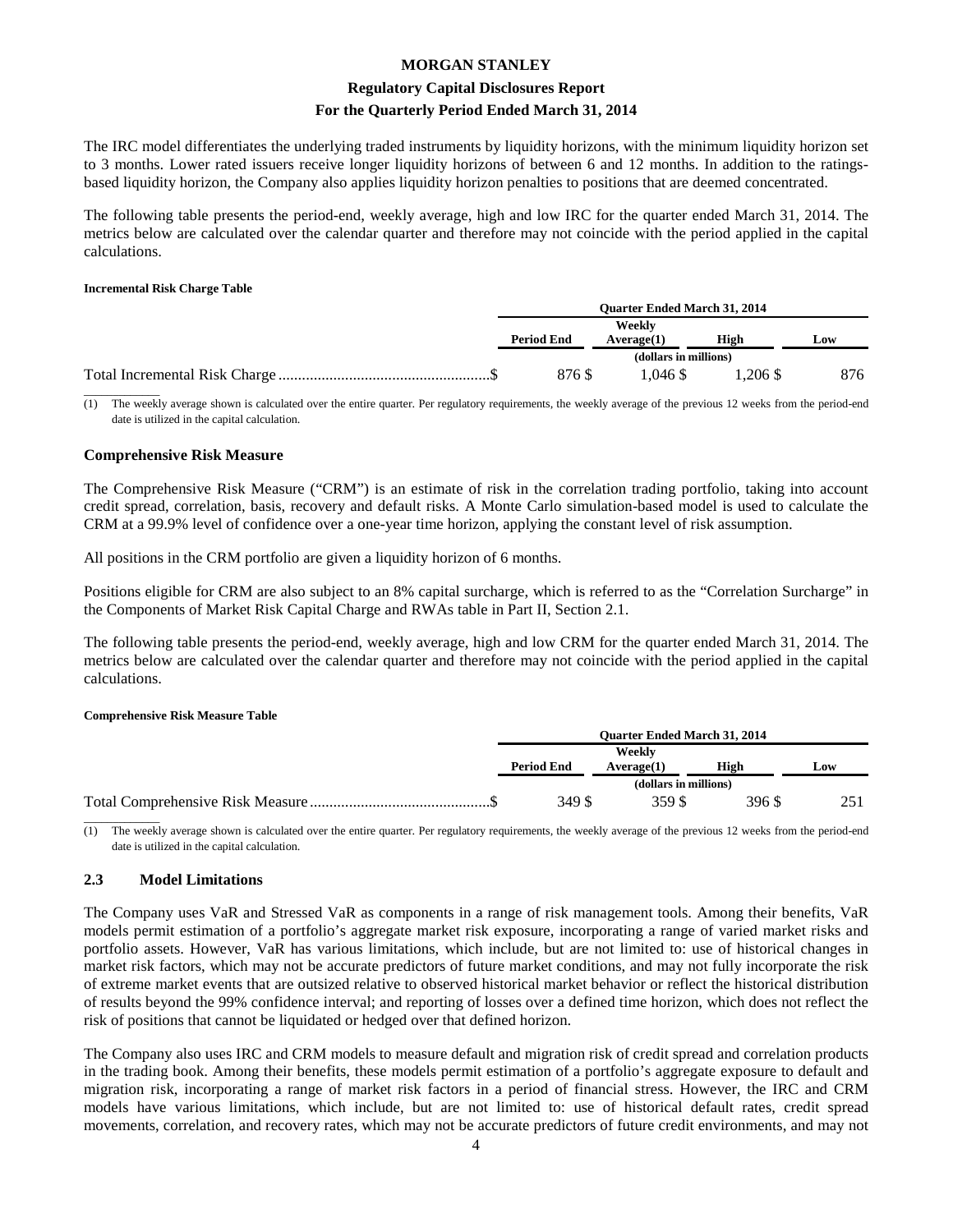#### **Regulatory Capital Disclosures Report For the Quarterly Period Ended March 31, 2014**

fully incorporate the risk of extreme credit events that are outsized relative to observed historical behavior or reflect the historical distribution of results beyond the 99.9% confidence interval.

Regulatory VaR, Regulatory Stressed VaR, IRC and CRM numbers are not readily comparable across firms because of differences in the firms' portfolios, modeling assumptions and methodologies. In IRC and CRM, those differences may be particularly pronounced because of the long risk horizon measured by those models as well as the difficulty in performing backtesting. These differences can result in materially different numbers across firms for similar portfolios. As a result, the model-based numbers tend to be more useful when interpreted as indicators of trends in a firm's risk profile rather than as an absolute measure of risk to be compared across firms.

#### **2.4 Model Validation**

The Company validates its Regulatory VaR model, Regulatory Stressed VaR model, IRC model and CRM model on an ongoing basis. The Company's model validation process is independent of the internal models' development, implementation and operation. The validation process includes, amongst other things, an evaluation of the conceptual soundness of the internal models.

The Company's Regulatory VaR model, Regulatory Stressed VaR model, IRC model and CRM model have all been approved for use by the Company's regulators.

#### **2.5 Regulatory VaR Backtesting**

One method of evaluating the reasonableness of the Company's VaR model as a measure of the Company's potential volatility of net revenue is to compare the VaR with the hypothetical buy-and-hold trading revenue. Assuming no intra-day trading, for a 99%/one-day VaR, the expected number of times that trading losses should exceed VaR during the year is two to three times, and, in general, if trading losses were to exceed VaR more than ten times in a year, the adequacy of the VaR model could be questioned. For days where losses exceed the VaR statistic, the Company examines the drivers of trading losses to evaluate the VaR model's accuracy relative to realized trading results.

The Company regularly conducts a comparison of its VaR-based estimates with buy-and-hold gains or losses experienced ("backtesting"). The buy-and-hold gains or loss is defined in the Basel 2.5 market risk capital framework amendment as profits or losses on covered positions, as defined in Part II, Section 2.6 below, excluding fees, commissions, reserves, net interest income, and intraday trading. The buy-and-hold gains or losses utilized for Regulatory VaR backtesting differs from the daily net trading revenue as disclosed in "Quantitative and Qualitative Disclosures about Market Risk—Market Risk" in Part I, Item 3 of the Form 10-Q. The Company had no Regulatory VaR backtesting exceptions during the quarter ended March 31, 2014.

#### **2.6 Covered Positions**

#### **Composition of Trading Book**

During the quarter ended March 31, 2014, the Company had exposures to a wide range of interest rates, credit spread, equity prices, foreign exchange rates and commodity prices—and the associated implied volatilities and spreads—related to the global markets in which it conducts its trading activities. For more information about such exposures, see "Quantitative and Qualitative Disclosures about Market Risk—Risk Management—Market Risk—Sales and Trading and Related Activities" in Part II, Item 7A of the Form 10-K.

Covered positions include trading assets or liabilities held by the Company for the purpose of short-term resale or with the intent of benefiting from actual or expected price movements related to its market-making activities. In addition to positions deemed a trading asset or liability, the foreign exchange and commodity exposure of certain banking book assets are also considered covered positions under the Federal Reserve's Basel 2.5 market risk capital framework amendment.

The Company manages its covered positions by employing a variety of risk mitigation strategies. These strategies include diversification of risk exposures and hedging. Hedging activities consist of the purchase or sale of positions in related securities and financial instruments, including a variety of derivative products (*e.g.*, futures, forwards, swaps and options). Hedging activities may not always provide effective mitigation against trading losses due to differences in the terms, specific characteristics or other basis risks that may exist between the hedge instrument and the risk exposure that is being hedged.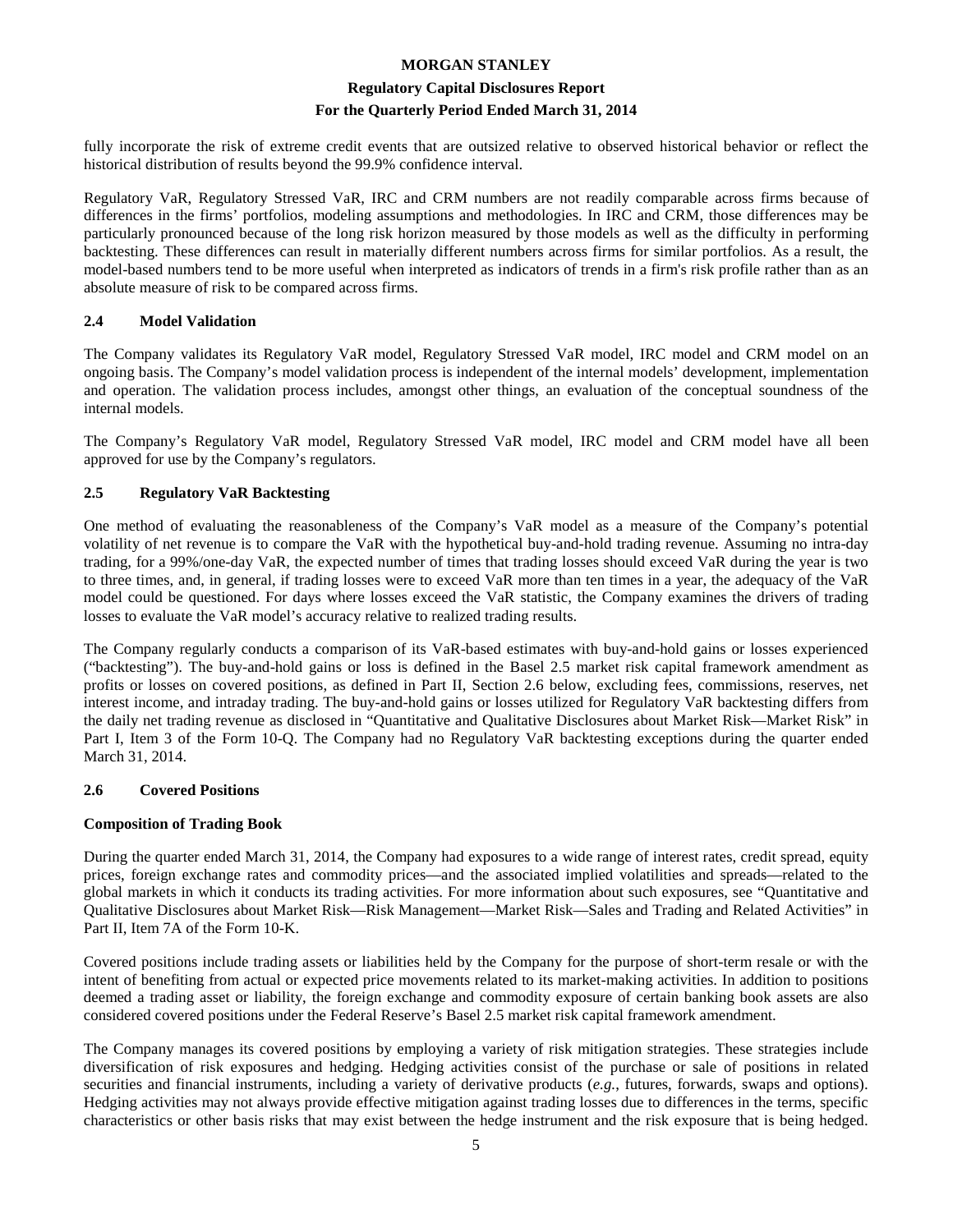#### **Regulatory Capital Disclosures Report For the Quarterly Period Ended March 31, 2014**

The Company manages the market risk associated with its trading activities on a Company-wide basis, on a worldwide trading division level and on an individual product basis. The Company manages and monitors its market risk exposures in such a way as to maintain a portfolio that the Company believes is well-diversified in the aggregate with respect to market risk factors and that reflects the Company's aggregate risk tolerance as established by the Company's senior management.

#### **Valuation Policies, Procedures, and Methodologies for Covered Positions**

For more information on the Company's valuation policies, procedures, and methodologies for covered positions (trading assets and trading liabilities), see Notes 2 (Significant Accounting Policies) and 4 (Fair Value Disclosures) to the consolidated financial statements in Part II, Item 8 of the Form 10-K and Note 4 (Fair Value Disclosures) to the condensed consolidated financial statements in Part I, Item 1 of the Form 10-Q.

#### **2.7 Stress Testing of Covered Positions**

The Company stress tests the market risk of its covered positions at a frequency appropriate to each portfolio and in no case less frequently than quarterly. The stress tests take into account concentration risk, illiquidity under stressed market conditions and other risks arising from the Company's trading activities.

In addition, the Company utilizes a proprietary economic stress testing methodology that comprehensively measures the Company's market and credit risk. The methodology simulates many stress scenarios based on more than 25 years of historical data and attempts to capture the different liquidities of various types of general and specific. Event and default risks for relevant credit portfolios are also captured.

Furthermore, as part of the Federal Reserve's annual Comprehensive Capital Analysis and Review ("CCAR"), the Company is required to perform annual capital stress testing under scenarios prescribed by the Federal Reserve. The stress testing results are submitted to the Federal Reserve and a summary of the results under the severely adverse economic is publicly disclosed. For more information on the Company's stress testing, see "Management's Discussion and Analysis of Financial Condition and Results of Operations—Liquidity and Capital Resources—Regulatory Requirements" in Part II, Item 7 of the Form 10-K and Part I, Item 2 of the Form 10-Q.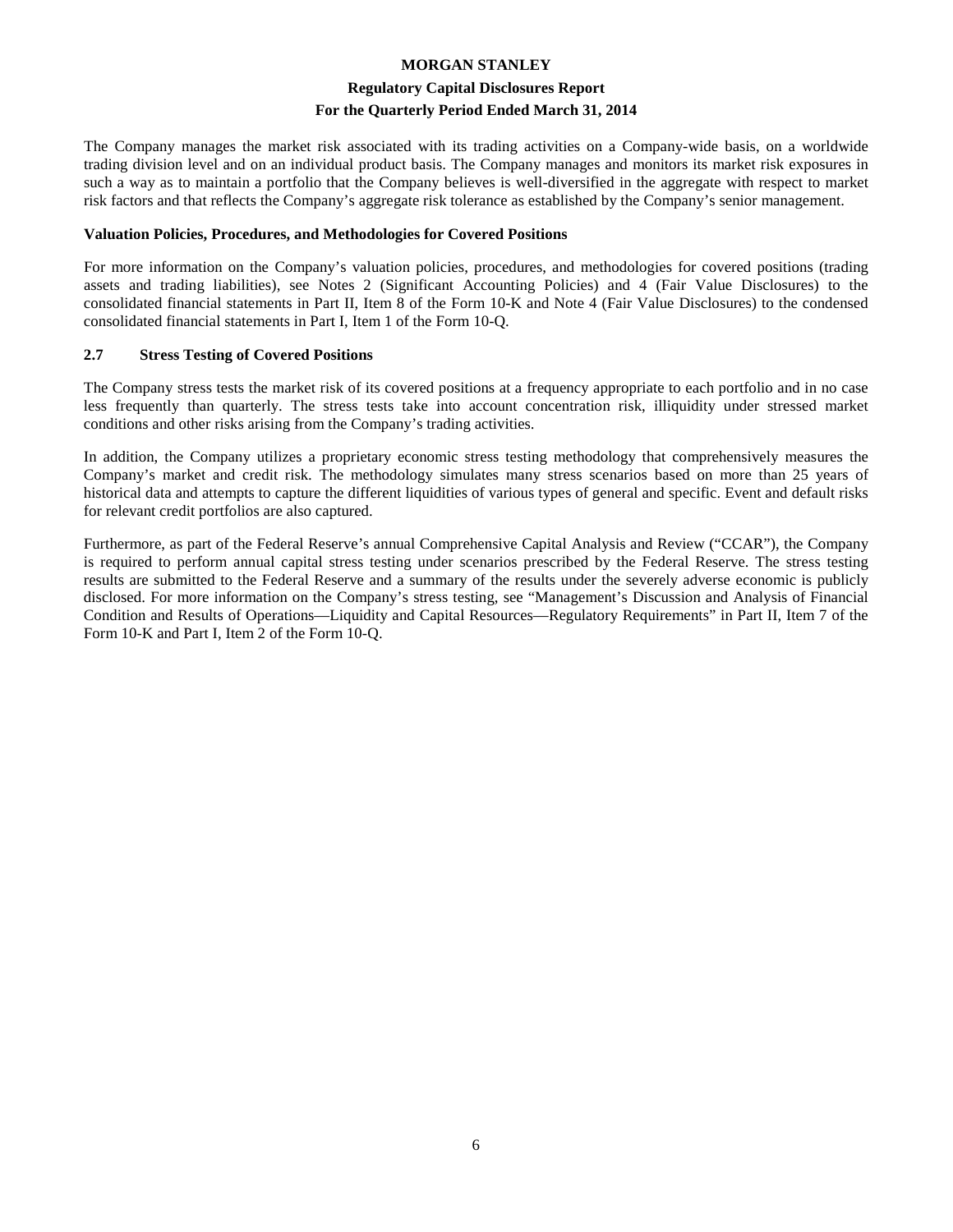#### **Regulatory Capital Disclosures Report For the Quarterly Period Ended March 31, 2014**

#### **3 Correlation Trading Positions and Securitization Exposures in the Trading Book**

A correlation trading position is a securitization position for which all or substantially all of the value of the underlying exposure is based on the credit quality of a single company for which a two-way market exists, or on commonly traded indices based on such exposures for which a two-way market exists on the indices. Hedges of correlation trading positions are also considered correlation trading positions. At March 31, 2014, the Company's aggregate CRM eligible correlation trading positions had a Net Market Value<sup>[1](#page-8-0)</sup> of \$3,850 million, which is comprised of net long market values of \$2,720 million and net short market values of \$1,130 million. The net long and net short market values are inclusive of netting permitted under the Basel 2.5 market risk capital framework amendment.

The Company also engages in securitization activities related to commercial and residential mortgage loans, corporate bonds and loans, municipal bonds and other types of financial instruments. The following table presents the Net Market Value of the Company's aggregate on-balance sheet and off-balance sheet securitization positions by exposure type, inclusive of hedges, in the trading book:

|                  | At March 31, 2014          |
|------------------|----------------------------|
| <b>Exposures</b> | <b>Net Market Value(1)</b> |
|                  | (dollars in millions)      |
|                  | 2.445                      |
|                  | 2,129                      |
|                  | 3,327                      |
|                  | 1,066                      |
|                  | 8,967                      |
|                  |                            |

(1) Net Market Value represents the fair value for cash instruments and the replacement value for derivative instruments.

(2) Amount includes correlation trading positions that are not CRM eligible.

#### **3.1 Securitization and Resecuritization Positions**

The Company closely monitors the price, basis and liquidity risk in the covered securitization and resecuritization positions that are held in the trading book. Each position falls into at least one or more trading limits that have been set to limit the aggregate, concentration and basis risk in the portfolio to acceptable levels. Holdings are monitored against these limits on a daily basis.

The inherent market risk of these positions are captured in various risk measurement models including Regulatory VaR, Regulatory Stress VaR and stress loss scenarios which are calculated and reviewed on a daily basis. Further, the Company regularly performs additional analysis to comprehend various risks in its securitization and resecuritization portfolio, and changes in these risks. Analysis is performed in accordance with Basel 2.5 market risk capital framework amendment to understand structural features of the portfolio and the performance of underlying collateral.

In addition, the Company uses a variety of hedging strategies to mitigate credit spread and default risk for the securitization and resecuritization positions. Hedging decisions are based on market conditions, and are evaluated within the Company's risk governance structure.

For general information on the Company's securitization activities, see "Securitization Activities" in Note 7 (Variable Interest Entities and Securitization Activities) to the consolidated financial statements in Part II, Item 8 of the Form 10-K.

<span id="page-8-0"></span>Net Market Value represents the fair value for cash instruments and the replacement value for derivative instruments.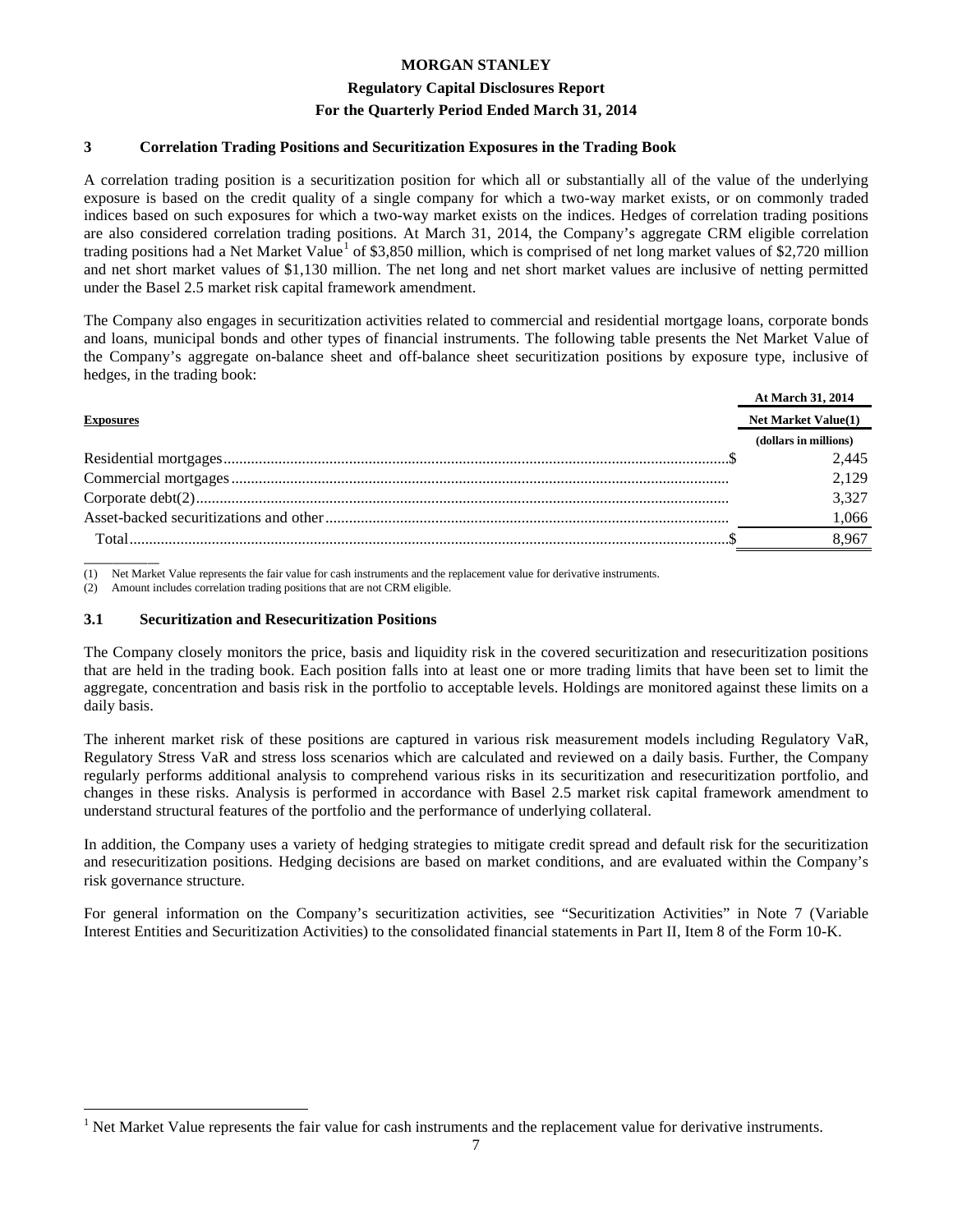#### **Regulatory Capital Disclosures Report For the Quarterly Period Ended March 31, 2014**

#### **Part III—Other Regulatory Capital Disclosures**

#### **1 Index of Risk and Capital Disclosures**

The Company's market risk capital disclosures contained in this report are required by the Federal Reserve in accordance with Section 12 of *Risk-based Capital Guidelines: Market Risk*, published in the Federal Register (Vol. 77, No. 169) on August 30, 2012. The Company's market risk disclosures required by the SEC in the Form 10-K and the Form 10-Q can be found at [http://www.morganstanley.com/about/ir/sec\\_filings.html.](http://www.morganstanley.com/about/ir/sec_filings.html)

Measures of exposures and other metrics disclosed in the Company's Regulatory Capital Disclosures Reports conform to the definitions set out in the Basel 2.5 market risk capital framework amendment. Some measures of exposures may not be consistent with the U.S. GAAP, and may not be comparable with measures reported in the Form 10-K or the Form 10-Q. The Company's Regulatory Capital Disclosures Reports are not required to be, and have not been, audited by the Company's independent registered public accounting firm.

The following table presents an index of the Company's risk and capital disclosures in the 2013 Annual Report on Form 10- K, the Form 10-Q and Regulatory Capital Disclosures Report for the quarterly period ended March 31, 2014.

|                                                                                       | 2013<br><b>Annual</b><br><b>Report</b><br>on Form 10-K | For the quarterly period ended<br><b>March 31, 2014</b> |                                                                     |
|---------------------------------------------------------------------------------------|--------------------------------------------------------|---------------------------------------------------------|---------------------------------------------------------------------|
|                                                                                       |                                                        | Quarterly<br><b>Report</b><br>on Form 10-Q              | <b>Regulatory</b><br>Capital<br><b>Disclosures</b><br><b>Report</b> |
| <b>Risk Factors</b>                                                                   |                                                        | (Disclosure starts on page number)                      |                                                                     |
|                                                                                       | 22                                                     |                                                         |                                                                     |
|                                                                                       | 23                                                     |                                                         |                                                                     |
|                                                                                       | 25                                                     |                                                         |                                                                     |
|                                                                                       | 26                                                     |                                                         |                                                                     |
|                                                                                       | 27                                                     |                                                         |                                                                     |
|                                                                                       | 30                                                     |                                                         |                                                                     |
|                                                                                       | 31                                                     |                                                         |                                                                     |
|                                                                                       | 31                                                     |                                                         |                                                                     |
|                                                                                       | 32                                                     |                                                         |                                                                     |
| Management's Discussion and Analysis of Financial Condition and Results of Operations |                                                        |                                                         |                                                                     |
| <b>Other Matters</b>                                                                  |                                                        |                                                         |                                                                     |
|                                                                                       | 87                                                     | 121                                                     |                                                                     |
| <b>Liquidity and Capital Resources</b>                                                |                                                        |                                                         |                                                                     |
|                                                                                       | 92                                                     | 127                                                     |                                                                     |
|                                                                                       | 94                                                     | 129                                                     |                                                                     |
|                                                                                       | 97                                                     | 132                                                     |                                                                     |
|                                                                                       | 99                                                     | 134                                                     |                                                                     |
|                                                                                       | 100                                                    | 135                                                     |                                                                     |
|                                                                                       | 102                                                    | 136                                                     |                                                                     |
|                                                                                       | 102                                                    | 137                                                     |                                                                     |
|                                                                                       | 108                                                    | 143                                                     |                                                                     |
|                                                                                       | 109                                                    | 144                                                     |                                                                     |
|                                                                                       |                                                        |                                                         |                                                                     |
|                                                                                       | 110                                                    | 144                                                     |                                                                     |
| <b>Ouantitative and Oualitative Disclosures about Market Risk</b>                     |                                                        |                                                         |                                                                     |
|                                                                                       | 111                                                    |                                                         |                                                                     |
|                                                                                       | 111                                                    |                                                         |                                                                     |
|                                                                                       | 111<br>113                                             |                                                         |                                                                     |
|                                                                                       |                                                        |                                                         |                                                                     |
|                                                                                       | 114                                                    |                                                         | 1                                                                   |
|                                                                                       | 114                                                    | 145                                                     |                                                                     |
|                                                                                       | 114                                                    |                                                         |                                                                     |
|                                                                                       | 117<br>121                                             | 147<br>151                                              |                                                                     |
|                                                                                       |                                                        |                                                         | $\overline{2}$                                                      |
|                                                                                       |                                                        |                                                         | $\mathfrak{D}$                                                      |
|                                                                                       |                                                        |                                                         |                                                                     |
|                                                                                       |                                                        |                                                         | 4                                                                   |
|                                                                                       |                                                        |                                                         | 5                                                                   |
|                                                                                       |                                                        |                                                         | 5                                                                   |
|                                                                                       |                                                        |                                                         | 5                                                                   |
|                                                                                       |                                                        |                                                         | 6                                                                   |

8